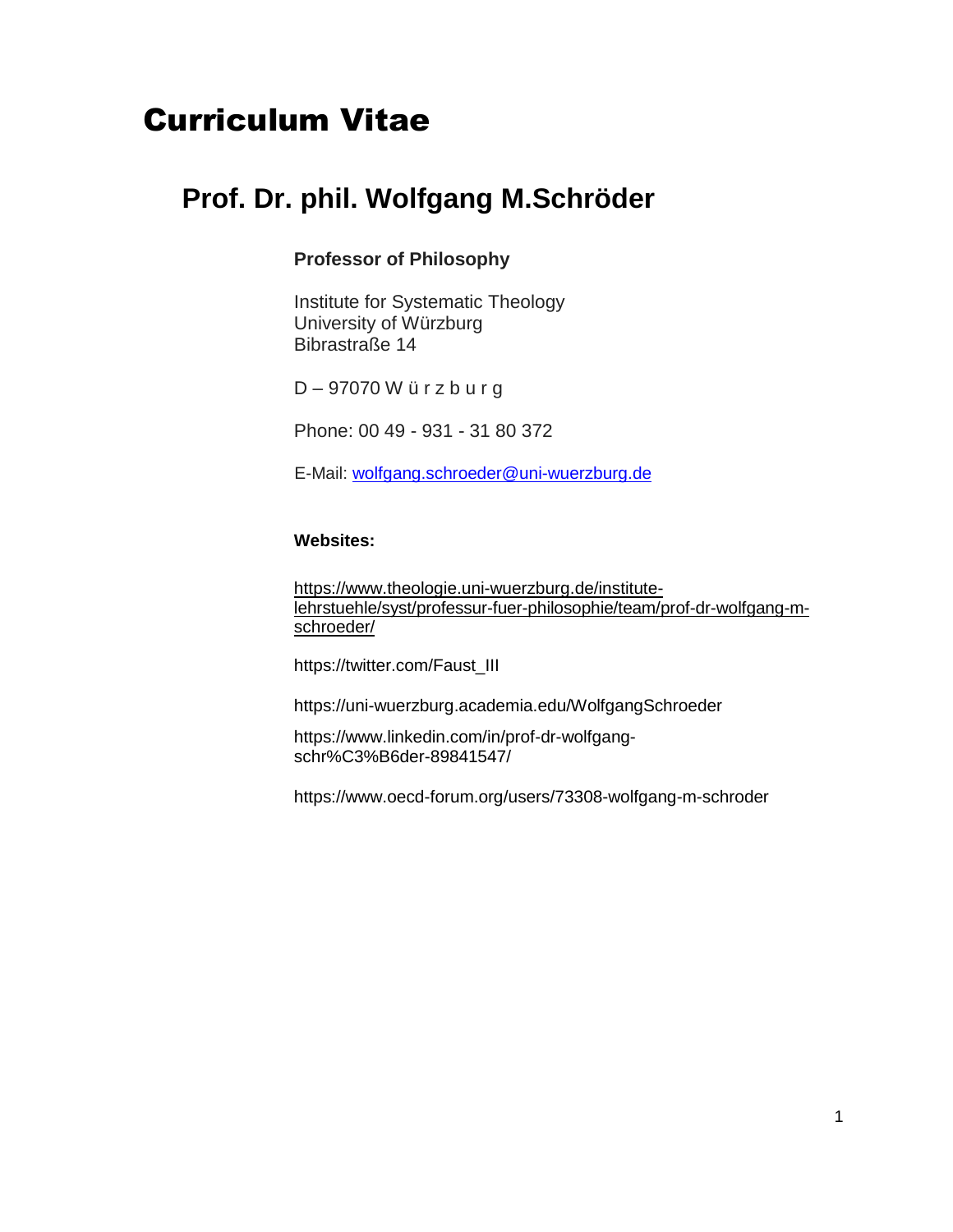### **Education**

**Dr. phil. habil.** (*venia legendi*) **University of Tübingen** (2007) **Dr. phil.** (*summa cum laude*) **University of Tübingen** (2002) **Lic. phil.** (*summa cum laude*) **Gregorian University Rome (**1994) **Bacc. theol.** (*summa cum laude*) **Gregorian University Rome** (1992) **Cand. theol.** (*summa cum laude*) **University of Tübingen** (1989)

## **Academic Positions**

| 2020-present: | Scientific member of the Advisory Board "Digital Autonomy<br>Hub" (Deutsche Gesellschaft für Informatik / AlgorithmWatch)<br>for the Coordination of BMBF Research Projects on "Mensch-<br>Technik-Interaktion für digitale Souveränität"<br>(https://www.technik-zum-menschen-<br>bringen.de/foerderung/bekanntmachungen/digisou) |
|---------------|------------------------------------------------------------------------------------------------------------------------------------------------------------------------------------------------------------------------------------------------------------------------------------------------------------------------------------|
| 2019:         | Elected Ad-hoc-Member of the SNF Steering Committee of<br>the National Research Programme "Digital Transformation"<br>(NRP 77)                                                                                                                                                                                                     |
| 2019:         | Research Affiliate Human Rights & Business Initiative,<br>Human Rights Center, UC Berkeley                                                                                                                                                                                                                                         |
| 2019-2021:    | Scientific member of the CEN-CENELEC Focus Group<br>"European Al"                                                                                                                                                                                                                                                                  |
| 2019-present: | Scientific member of the VDI Advisory Board "Technology in<br>Dialogue", German Union of Engineers                                                                                                                                                                                                                                 |
| 2018-present: | Scientific Board member "Charta Digitale Vernetzung"<br>under the auspices of the German Federal Ministry<br>for Economic Affairs and Energy (BMWi)                                                                                                                                                                                |
| 2018-present: | German Expert in ISO / IEC JTC 1 / SC 42 / WG 1,<br>International Organization for Standardization                                                                                                                                                                                                                                 |
| 2018-present: | Member of the DIN Standard Committee "Artificial In-<br>telligence" (NA 043-01-42 AA), DIN Institute Berlin                                                                                                                                                                                                                        |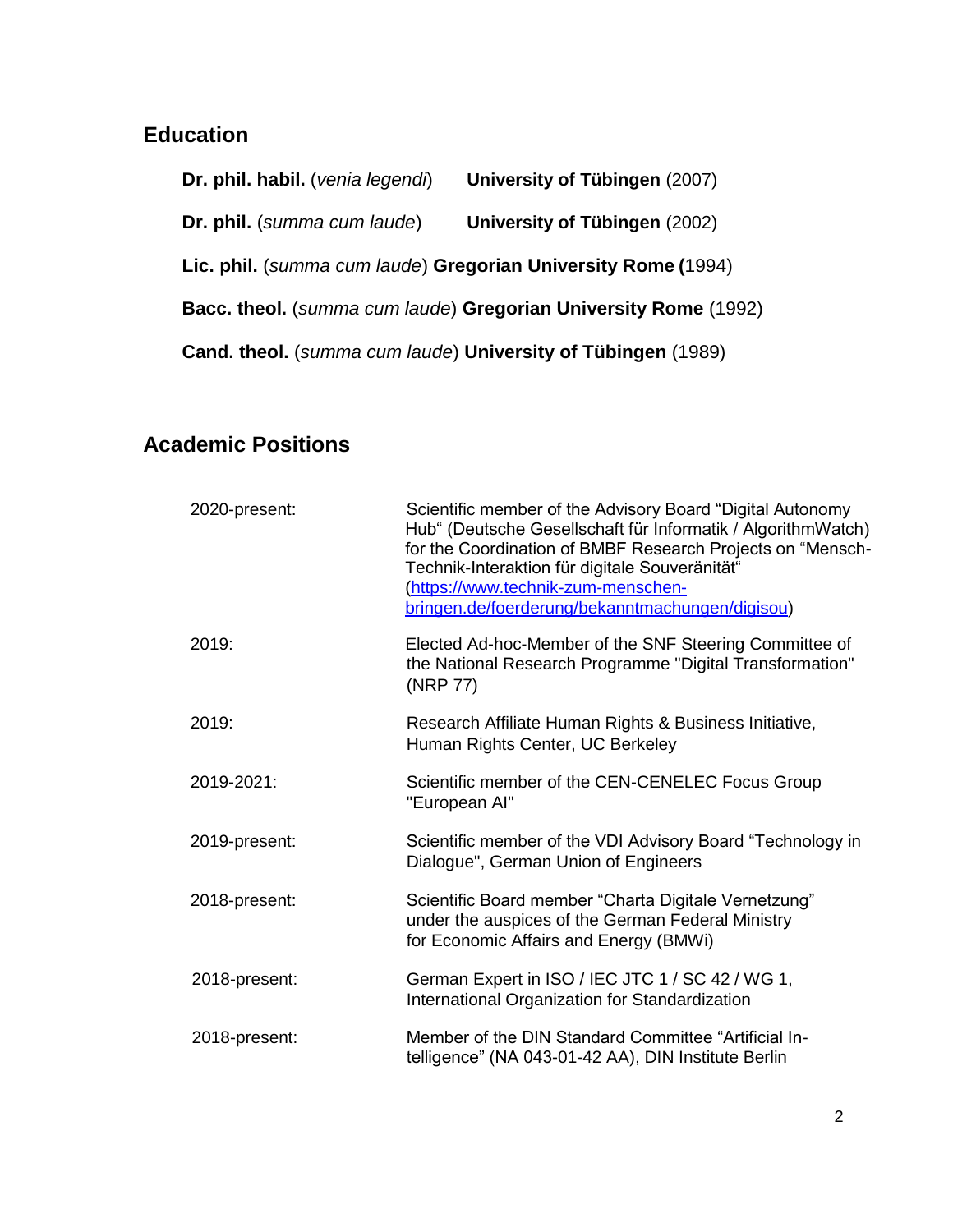| 2018-present: | Member of the Scientific Society, University of Würzburg                                                                                                                                                        |
|---------------|-----------------------------------------------------------------------------------------------------------------------------------------------------------------------------------------------------------------|
| 2016-present: | Member of the Graduate School of the Humanities,<br>University of Würzburg                                                                                                                                      |
| 2015-present: | Professor of Philosophy, University of Würzburg                                                                                                                                                                 |
| 2010-2015:    | Dilthey Fellow in Philosophy (Fritz Thyssen Stiftung /<br>VolkswagenStiftung), University of Tübingen                                                                                                           |
| 2011-2012:    | Temporal Professorship in Philosophy (chair Prof. Dr.<br>Anton Friedrich Koch, Theoretical Philosophy),<br>University of Tübingen                                                                               |
| 2009-2010:    | Docent (Senior Reader) in Practical Philosophy,<br>University of Bochum                                                                                                                                         |
| 2007-2008:    | Temporal Professorship in Philosophy (chair Prof. Dr.<br>Dres. h.c. mult. O. Höffe, Practical Philosophy),<br>University of Tübingen                                                                            |
| 2007-2015:    | Senior Lecturer in Philosophy, University of Tübingen                                                                                                                                                           |
| 2005-2008:    | Steering Committee of the Post-Graduate<br>Research Program "Global Challenges - Transna-<br>tional and Transcultural Approaches", University of<br>Tübingen, funded by the German Research<br>Foundation (DFG) |
| 2003-2008:    | Fellow of the WIN-College of the Heidelberg<br>Academy of Sciences and Humanities                                                                                                                               |
| 2003-2007:    | Lecturer in Philosophy, University of Tübingen                                                                                                                                                                  |
| 2002-present: | Member of the Research Center for Political<br>Philosophy, University of Tübingen                                                                                                                               |
| 2002:         | Stagiaire at the COMECE Secretariat, Brussels                                                                                                                                                                   |
| 1997-2002:    | Doctoral Student, University of Tübingen                                                                                                                                                                        |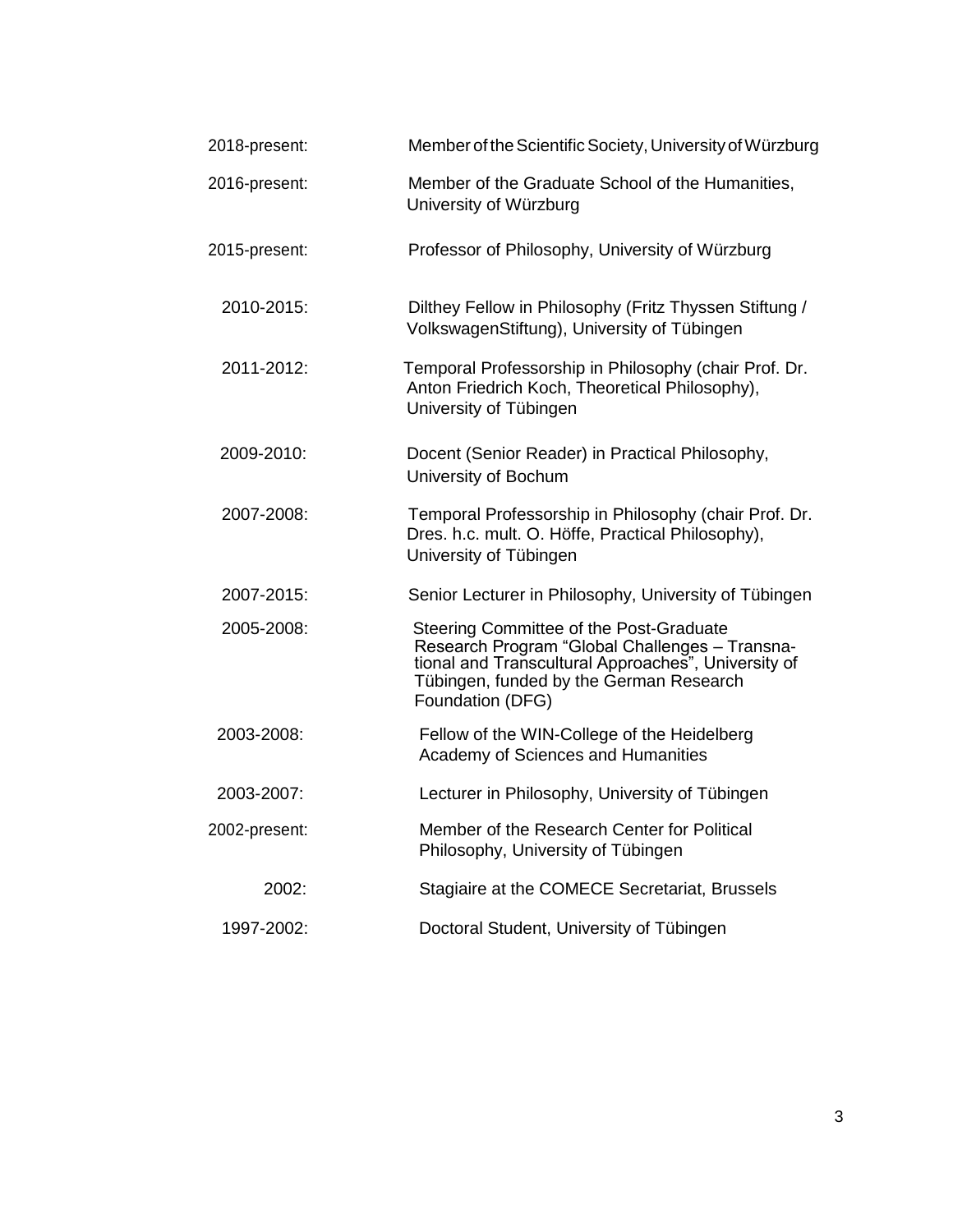#### **Academic Scholarships, Honours and Awards**

| 2018:                                                          | Elected Member of the Scientific Society, University of Würzburg                                                                                                                              |  |
|----------------------------------------------------------------|-----------------------------------------------------------------------------------------------------------------------------------------------------------------------------------------------|--|
| 2010-2015: Dilthey Fellowship, Fritz Thyssen Stiftung, Cologne |                                                                                                                                                                                               |  |
| 2010:                                                          | Visiting Scholar at the Pontificia Universidade Católica do Rio<br>Grande do Sul, Porto Allegre                                                                                               |  |
| 2006:                                                          | Fellow of the SIAS Summer Institute "The Political: Law,<br>Culture, Theology", Wissenschaftskolleg (Institute of Advanced Study)<br>Berlin<br>Visiting Scholar at the University of Debrecen |  |
| 2005:                                                          | Fellow of the SIAS Summer Institute "The Political: Law,<br>Culture, Theology", Yale University, Yale Law School, New Haven                                                                   |  |
| 2003-2008:                                                     | Fellow of the WIN-College of the Heidelberg Academy of<br><b>Sciences and Humanities</b>                                                                                                      |  |
| 2002:                                                          | Dissertation Award, University of Tübingen                                                                                                                                                    |  |
| 1988-1993:                                                     | Scholarship by the German National Academic<br>Foundation (Studienstiftung des deutschen Volkes)                                                                                              |  |

#### **Areas of Specialization**

- 
- 
- 
- Kant and Kantianism Multiculturalism
- Political Theory EU Constitutionalism
- Data Ethics / AI Ethics Social Philosophy of Digitalization
- Military Ethics Global Governance
	-

#### **Areas of Competence**

- 
- 
- 
- 
- 
- 
- Aristotle  **Philosophy of Law**
- Immanuel Kant Social & Robot Ethics
- Max Weber **Democracy and Religion(s)**
- Martin Heidegger • Genealogical Projects in Philosophy ● Niklas Luhmann (Nietzsche, Foucault, Agamben)
- Jacques Derrida Literary Aesthetics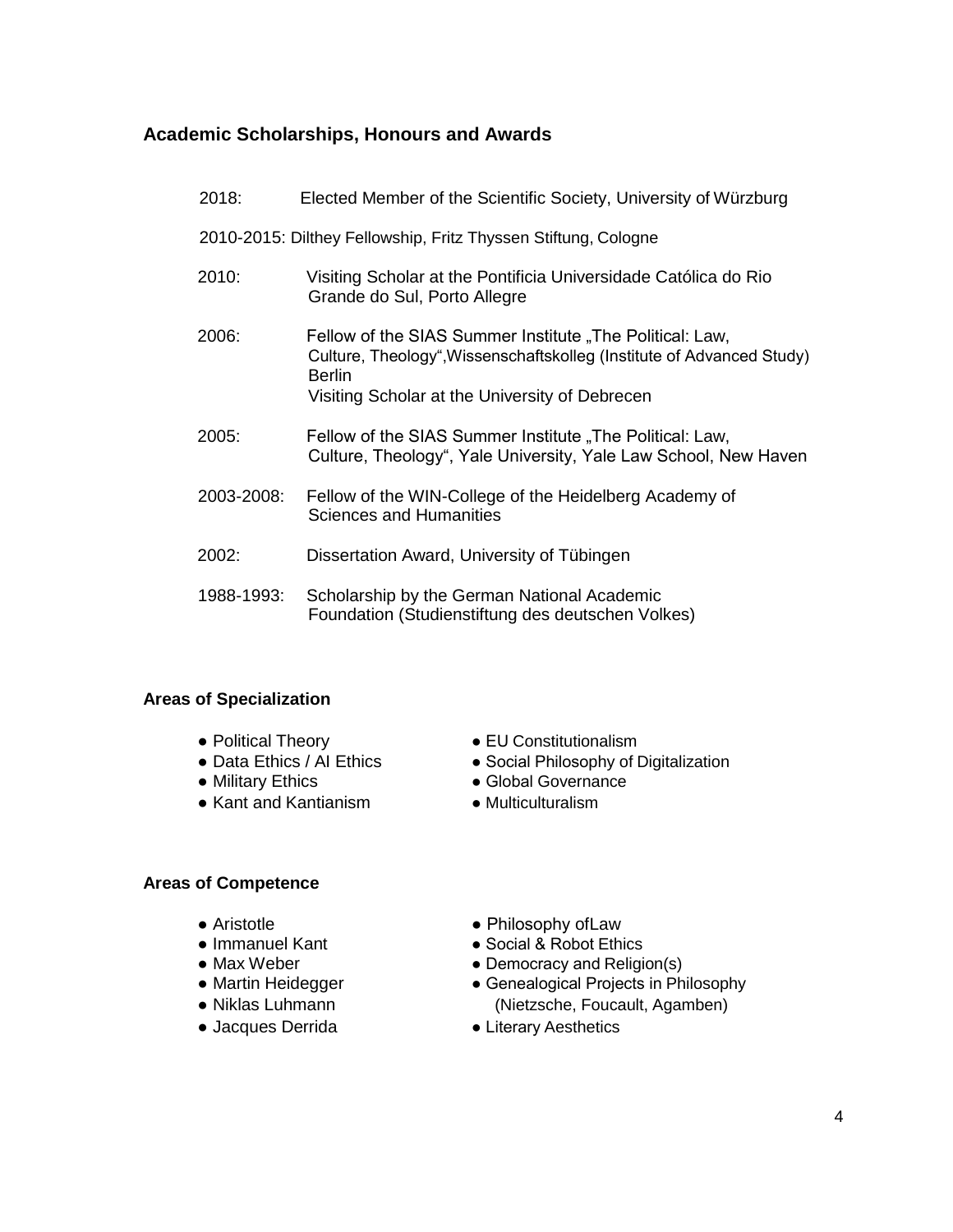#### **Memberships**

- Aristotelian Society for the Systematic Study of Philosophy
- Deutsche Gesellschaft für Philosophie (DGPhil)
- Gesellschaft für Analytische Philosophie (GAP)
- Forschungsarbeitsgemeinschaft (FAG) "Politische Philosophie und politische Theorie" der DGPhil
- Deutsche Gesellschaft für phänomenologische Forschung (DGPF)
- Deutsche Gesellschaft für Ästhetik (DGÄ)
- Internationale Schelling-Gesellschaft
- Kant-Gesellschaft
- Hans-Blumenberg-Gesellschaft
- Würzburger Wissenschaftliche Gesellschaft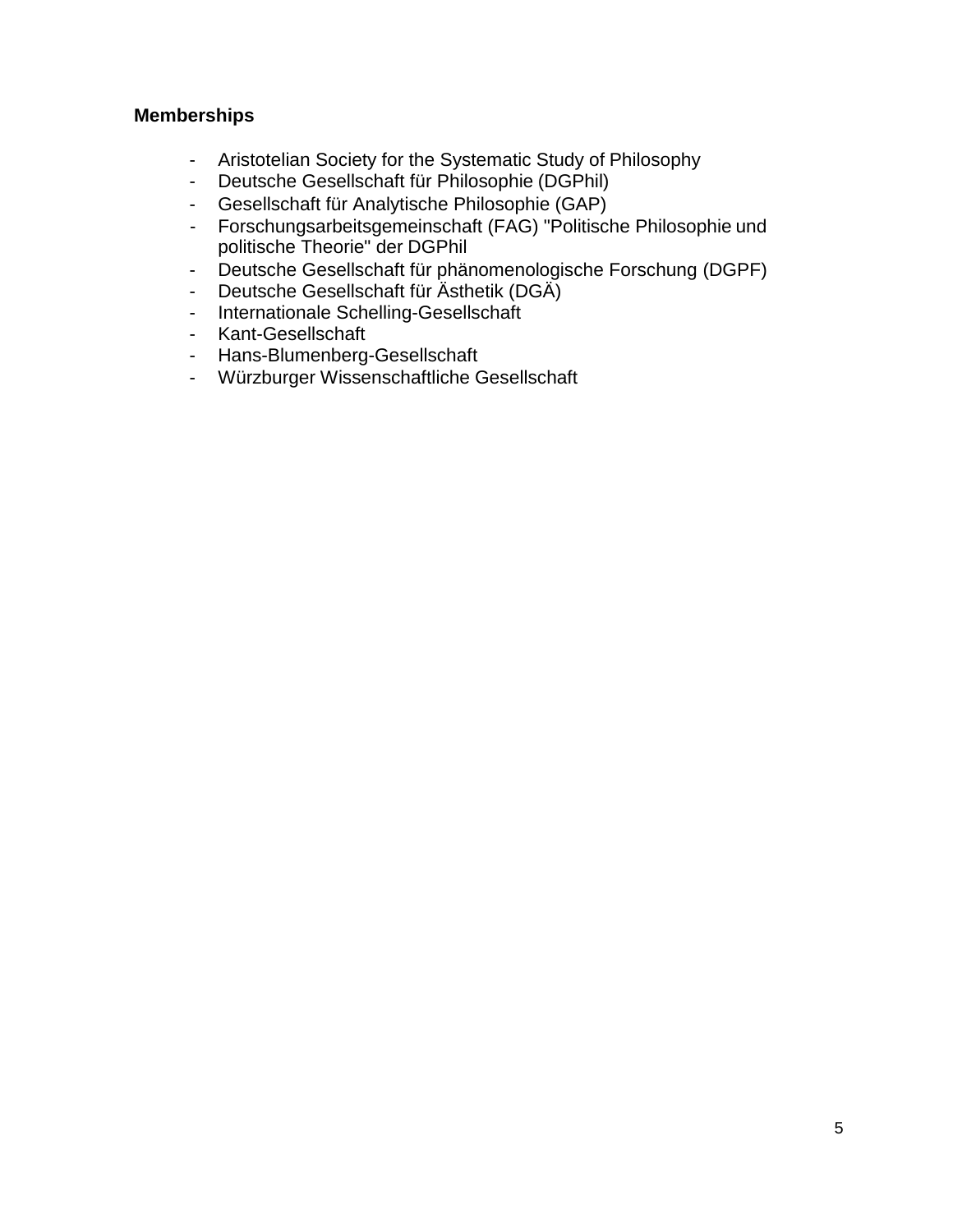#### **Selected Publications**

#### **a) Books**

- "Grundrechtsdemokratie als Raison offener Staaten. Verfassungspolitik im europäischen und im globalen Mehrebenensystem" [*Engl: "Democracy and Civil Rights in De-Sovereigned States. Constitutional Politics in the European and in the Global More-Level System of Governance"*] (Erfahrung und Denken; Vol. 91), Duncker & Humblot, Berlin 2003, 543 p.

(Dissertation Award 2002 University of Tübingen)

*Review: Florian Weber in: Zeitschrift für Politikwissenschaft 2/2004, p. 772*

- Ebook "Grundrechtsdemokratie als Raison offener Staaten. Verfassungspolitik im europäischen und im globalen Mehrebenensystem", 1st edition, Duncker & Humblot, September 2020, DOI: https://doi.org/10.3790/978-3-428-51050-4.

- "Politik des Schonens. Heideggers Geviert-Konzept, politisch ausgelegt" [*Engl: "Politics of Sparing. A Political Interpretation of Heidegger's Fourfold-Concept*] (Phainomena; Bd. 13), Attempto, Tübingen 2004, 104 p.
- together with Georg Jochum, Niels P. Petersson and Katrin Ullrich: "Legitimationsgrundlagen einer europäischen Verfassung. Von der Volkssouveränität zur Völkersouveränität" [*Engl: "Legitimizing an EU Constitution: From Popular Sovereignty to Peoples' Sovereignty"*], ed. by the Research Group of the Heidelberg Academy of Sciences and Humanities (Schriften zum Europäischen Recht; Vol. 125), Duncker & Humblot, Berlin 2007, 264 p.

*Reviews: Annika Frisch in: Politische Vierteljahresschrift 48/3 (2007) pp. 311-313. PLB in: Zeitschrift für Politikwissenschaft 3 (2007), Rubrik 3.2. Niedersächsischer Landkreistag, NLT - Information Nr. 648/2007 pp. 7-9. Juristenzeitung 22/2007, p. 32. Revue Hellenique des droits de l'homme 37/2008, p. 340.*

- in preparation: "Systematisches Recht. Zur Analyse von Kants *Metaphysischen Anfangsgründen der Rechtslehre*" [*Engl: "Systematic Law. Analyzing Kant's Doctrine of Right"*].
- in preparation: "Next Europe. Political Economy of European Integration in the Digital Age".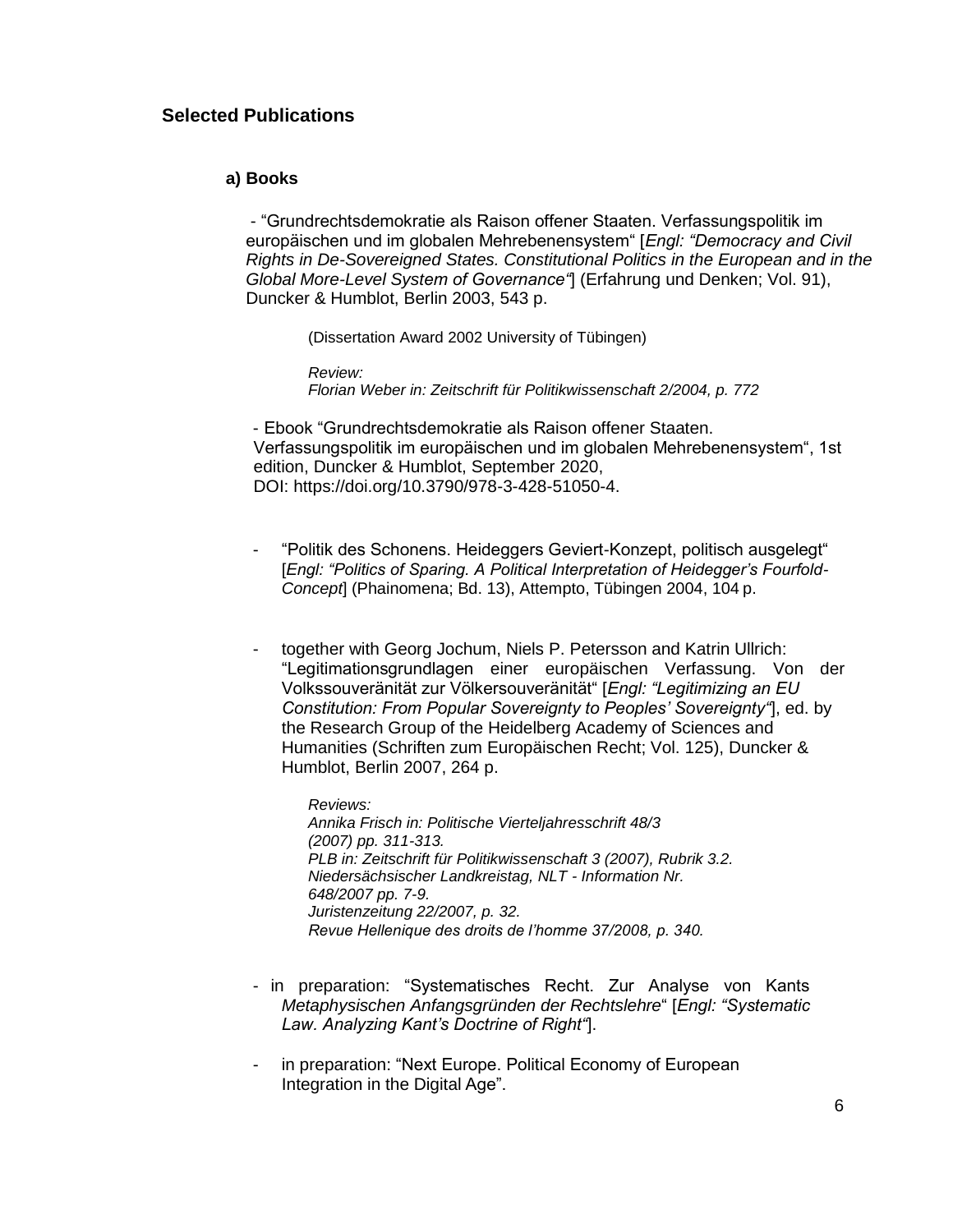#### **b) Edited Books**

- together with Walter Fürst and Joachim Drumm: "Ideen für Europa. Christliche Perspektiven der Europapolitik" [*Engl: "Ideas for Europe. Christian Perspectives on EU Politics"*], (Forum Religion & Sozialkultur. Abt. A: Religions- und Kirchensoziologische Texte; Vol. 9), LIT, Münster/Berlin/London 2004, 497 p.

*Reviews:*

*Michael Holdt in: Das Parlament 17 (2005), 25.04.05, p. 15 (= [www.das-parlament.de/2005/17/DaspolitischeBuch/008.html](http://www.das-parlament.de/2005/17/DaspolitischeBuch/008.html))*). *Peter Knauer in: Theologie und Philosophie 80 (2005), pp. 621-622. Ingolf Dalferth in: Theologische Literaturzeitung 131 (2006) 5, p. 487.*

- together with Klaus-Uwe Gollmer, Matthias Schmidt and Markus Wartha: "Kompass Künstliche Intelligenz. Ein Plädoyer für einen aufgeklärten Umgang" [Engl: " Compass Artificial Intelligence. A plea for an informed approach"], Würzburg University Press, Würzburg, in preparation.
- in preparation: "Max Weber, *Wirtschaft und Gesellschaft* (Klassiker auslegen; Vol. 32) [*Engl: "Max Weber's 'Economy and Society': A Cooperative Interdisciplinary Commentary"*], De-Gruyter-Verlag Berlin.

#### **a) Journal Articles**

- "Politische Globalisierung der Gerechtigkeit. Anwege zur grundrechtsstaatlichen Demokratie im Weltmaßstab" [*Engl: "Political Globalisation of Justice. Democracy without frontiers?"*], in: Humboldt Forum Recht 5 (2003)  $=$  Humboldt Forum Recht 5 (2003) = [www.humboldt-forum](http://www.humboldt-forum-recht.de/deutsch/5-2003/index.html)[recht.de/deutsch/5-2003/index.html.](http://www.humboldt-forum-recht.de/deutsch/5-2003/index.html)
- "Was sind 'westliche Werte' heute? Ansichten eines Diskurses" [*Engl: "What are 'Western values' today? Reviewing a discourse'*], in: Philosophische Rundschau 54/2 (2007), pp. 97-122.
- "Einheit in Vielfalt? Analyse und Szenarien nach dem gescheiterten EU-Verfassungsprozess", [*Engl: "Ex pluribus unum? How to proceed after the failure of the EU Constitutional Treaty"*] in: 360˚, 02/2007, Münster, pp. 85-94.
- "Prospettive dell'UE nell'era della globalizzazione" [*Engl: "Perspectives of the EU in the age of Globalisation"*], in: *Rassegna del Diritto Pubblico Europeo 7/1 2008,* pp. 25-54.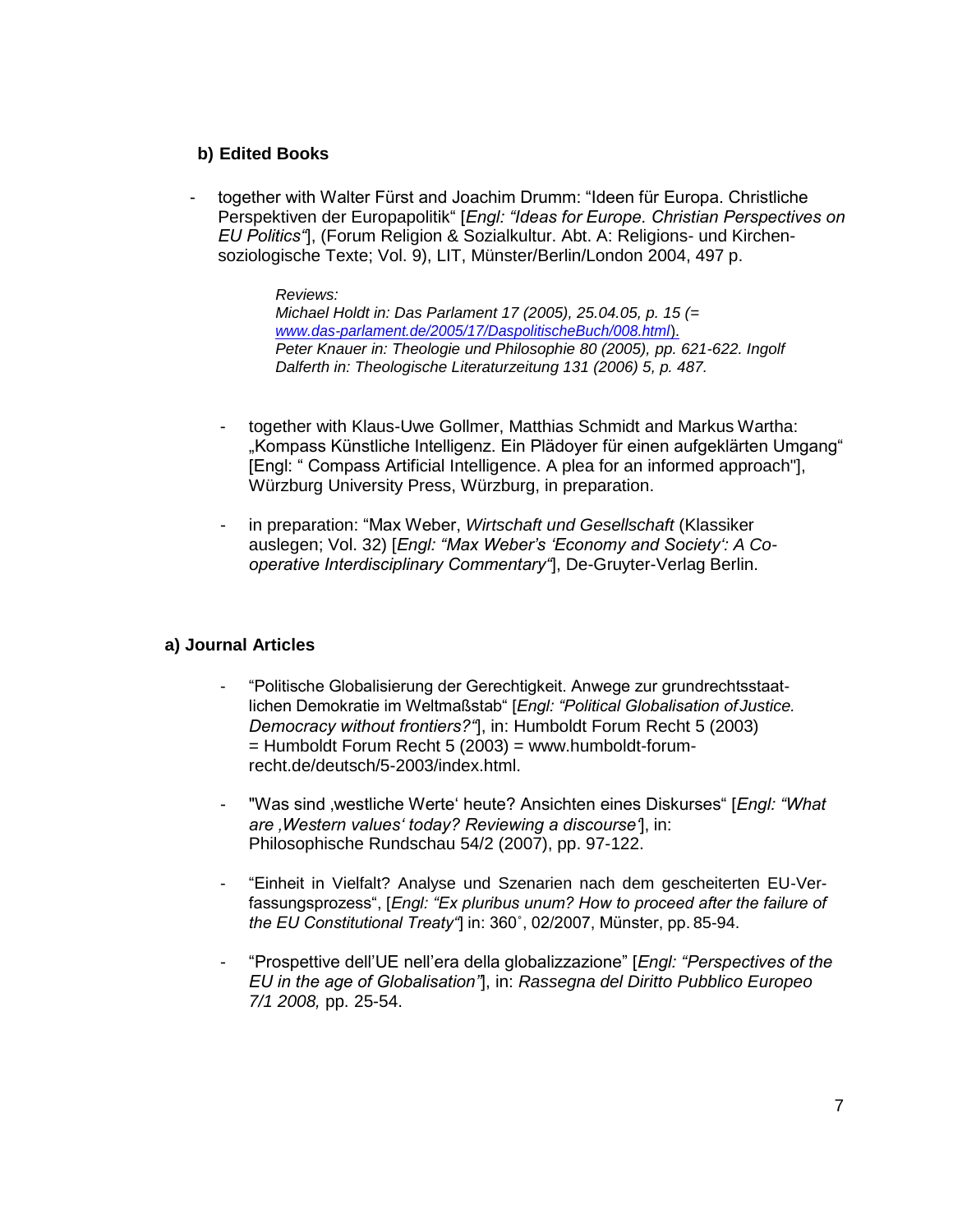- "Res Publica Europea. Zur Agenda nach der Europawahl 2014, [*Engl: "Res Publica Europea. Which Agenda after the EU Elections in 2014?"*] in: Theologische Quartalschrift 194/2 (2014), Tübingen, pp. 63-65.

#### **b) Book Chapters**

- "Good Governance im Zeitalter der Globalisierung. Kriteriologische Überle-gungen aus der Sicht der normativen Regierungslehre", in: Ralf Elm (ed.), "Ethik, Politik und Kulturen im Globalisierungsprozess. Eine interdisziplinäre Zusammenführung" (Studium Generale; Vol. 13), Projekt Verlag, Bochum 2003, pp. 338-361.
- "Zur Legitimitätstheorie einer Europäischen Verfassung. Der Gegenstand des Europäischen Konvents aus politisch-philosophischer Sicht", in: Heidelberger Akademie der Wissenschaften (ed.), "Erwartungen an eine Europäische Verfassung. Beiträge der baden-württembergischen Universitäten zur Zukunft der Europäischen Union", Verlag der Heidelberger Akademie der Wissenschaften, Heidelberg 2003, pp. 177-211.
- "Religion und politische Urteilskraft", in: Walter Fürst/Joachim Drumm/Wolfgang M. Schröder (ed.), "Ideen für Europa. Christliche Perspektiven der Europapolitik" (Forum Religion & Sozialkultur; Vol. 9), LIT-Verlag, Münster/Berlin/London, 2004, pp. 7-21.
- "Gott im europäischen Projekt rechtsstaatlicher Demokratie. Zur Analyse des europäischen Präambelstreits", in: ibid., pp. 343-372.
- "Mission impossible? Begriff, Modelle und Begründungen der 'civilizing mission' aus philosophischer Sicht", in: Boris Barth/Jürgen Osterhammel (eds.), "Zivilisierungsmissionen. Imperiale Weltverbesserung seit dem 18. Jahrhundert" (Historische Kulturwissenschaft; Vol. 6), Universitätsverlag Konstanz, 2005, pp. 13-32.
- "Una costituzione kantiana per l'Europa? Breve analisi del 'Progetto di Trattato che adotta una Costituzione per l'Europa'", in: Paolo Becchi/Gerardo Cunico/Oscar Meo (eds.), "Kant e l'idea di Europa. Atti del Convegno Internazionale di Studi – Genova 6-8 maggio 2004", Il Melangolo, Genova 2005, pp. 341-356.
- "Politische Strategien der Humanität", in: Otfried Höffe (ed.), "Vernunft oder Macht. Zum Verhältnis von Philosophie und Politik", Narr-Verlag, Tübingen 2006, pp. 231-254.
- "Immanuel Kant", in: Helmut Reinalter (ed.), "Idee und Interesse I: Politische Ideen und Gesellschaftstheorien seit der frühen Neuzeit" (Vergleichende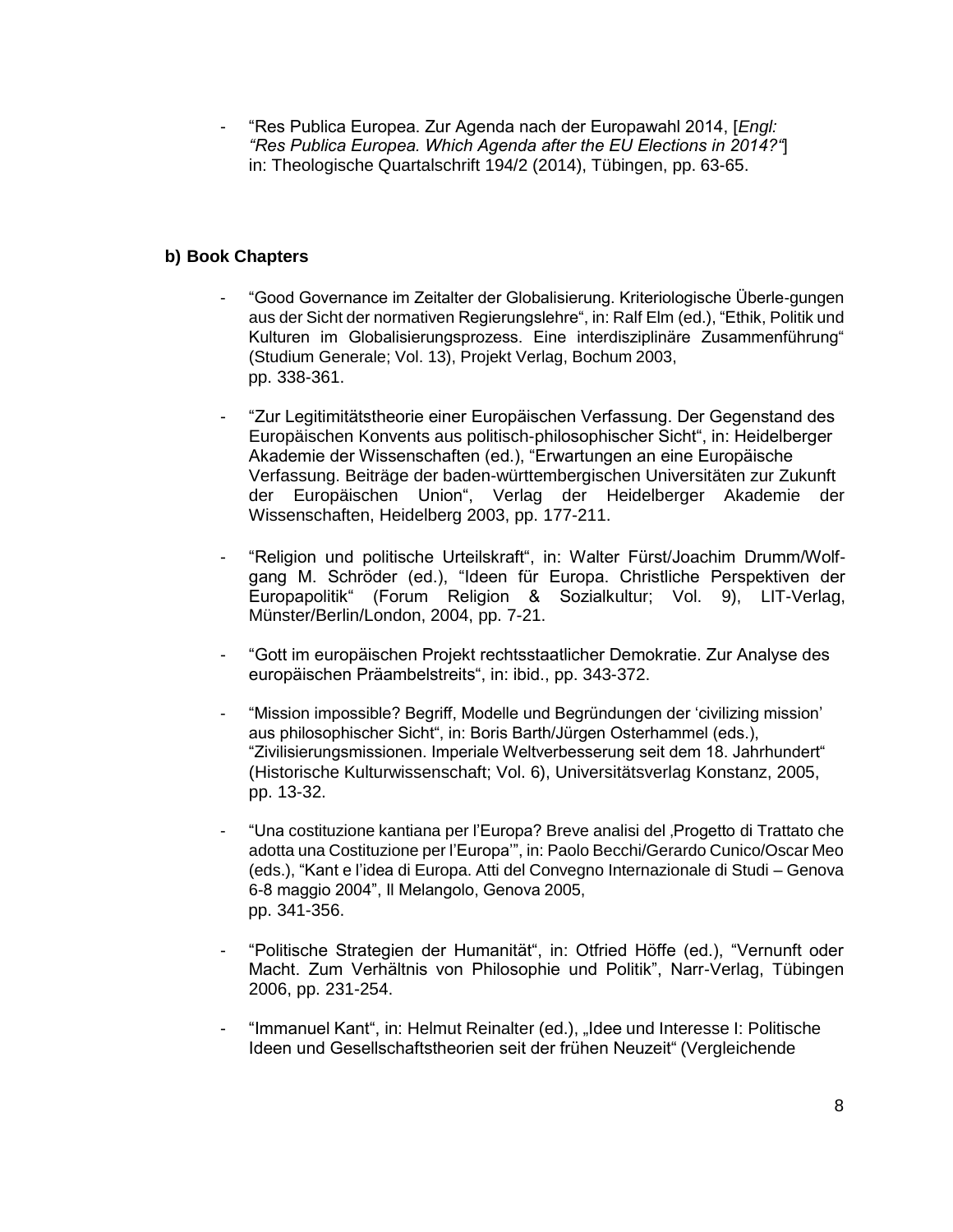Gesellschaftsgeschichte und politische Ideengeschichte der Neuzeit; Bd. 16), Braumüller Verlag, Wien 2007, pp. 159-174.

- "Völkersouveränität zwischen demokratischem und republikanischem Prinzip. Zur Legitimations- und Verfassungstheorie des EU-Staaten- und Bürgerverbunds", in: Georg Jochum/Niels P. Petersson/Wolfgang M. Schröder/Katrin Ullrich, "Legitimationsgrundlagen einer europäischen Verfassung. Von der Volkssouveränität zur Völkersouveränität" (EuR; Bd. 125), Duncker & Humblot, Berlin 2007, pp. 17-98.
- together with Niels P. Petersson: "Souveränität und politische Legitimation. Analysen zum ,geschlossenen' und zum ,offenen' Staat", in: ibid., pp. 103-150.
- "Religionen und Religionsrecht im demokratischen Leben der EU. Maßgaben des *Vertrags über eine Verfassung für Europa* (VVE)", in: Peter Hünermann/Joachim Schmiedl (eds.), "Der Weg Europas und die öffentliche Aufgabe der Theologien" (Theologien Ost-West. Europäische Perspektiven; Bd. 8), LIT-Verlag, Münster/Berlin/London 2007, pp. 113-132.
- "Religion als demokratische Ressource. Politisch-theologische Überlegungen zum EU-Verfassungsdiskurs", in: Walter Schweidler (ed.), "Postsäkulare Gesellschaft. Perspektiven interdisziplinärer Forschung, Alber-Verlag, Freiburg i.Br./München 2007, pp. 345-357.
- "Arthur Schopenhauer" in: Otfried Höffe (ed.), Klassiker der Philosophie, Vol. 2, C.H. Beck Verlag, München 2008, pp. 86-98.
- "Systematische Rechtskriteriologie. Zu Aufriss und Pointe von Kants Rechtslehre", in: Valerio Rhoden/Ricardo Terra/Margit Ruffing (eds.), "Frieden und Recht in der Philosophie Immanuel Kants, Akten des X. Internationalen Kant-Kongresses, São Paulo 04.-09. September 2005", De Gruyter Verlag, Berlin 2008, Vol. IV, pp. 681-691.
- "After Rawls. Zur Kant-Rezeption in der neueren Politischen Philosophie". in: Henning Ottmann (ed.), Kants Lehre von Staat und Frieden (Staatsverständnisse; Bd. 24), Baden-Baden 2009, pp. 134-164.
- "Praktische Freiheit in Schellings *Neuer Deduction des Naturrechts* (1796/97)", in: Bärbel Frischmann (ed.), Sprache – Dichtung – Philosophie. Heidegger und der Deutsche Idealismus, Alber-Verlag, Freiburg i.Br. 2010, pp. 112-136.
- "Depois de Lisboa. O projeto europeo na era de globalização", in: Agemir Bavaresco/Evandro Barbosa/Katia Martins Etcheverry (eds.), Projetos de filosofia, Porto Alegre 2011, pp. 177-197.
- "Freiheit im Großen ist nichts als Natur. Kants *Idee zu einer allgemeinen Geschichte in weltbürgerlicher Absicht*, Einleitung und Erster und Zweiter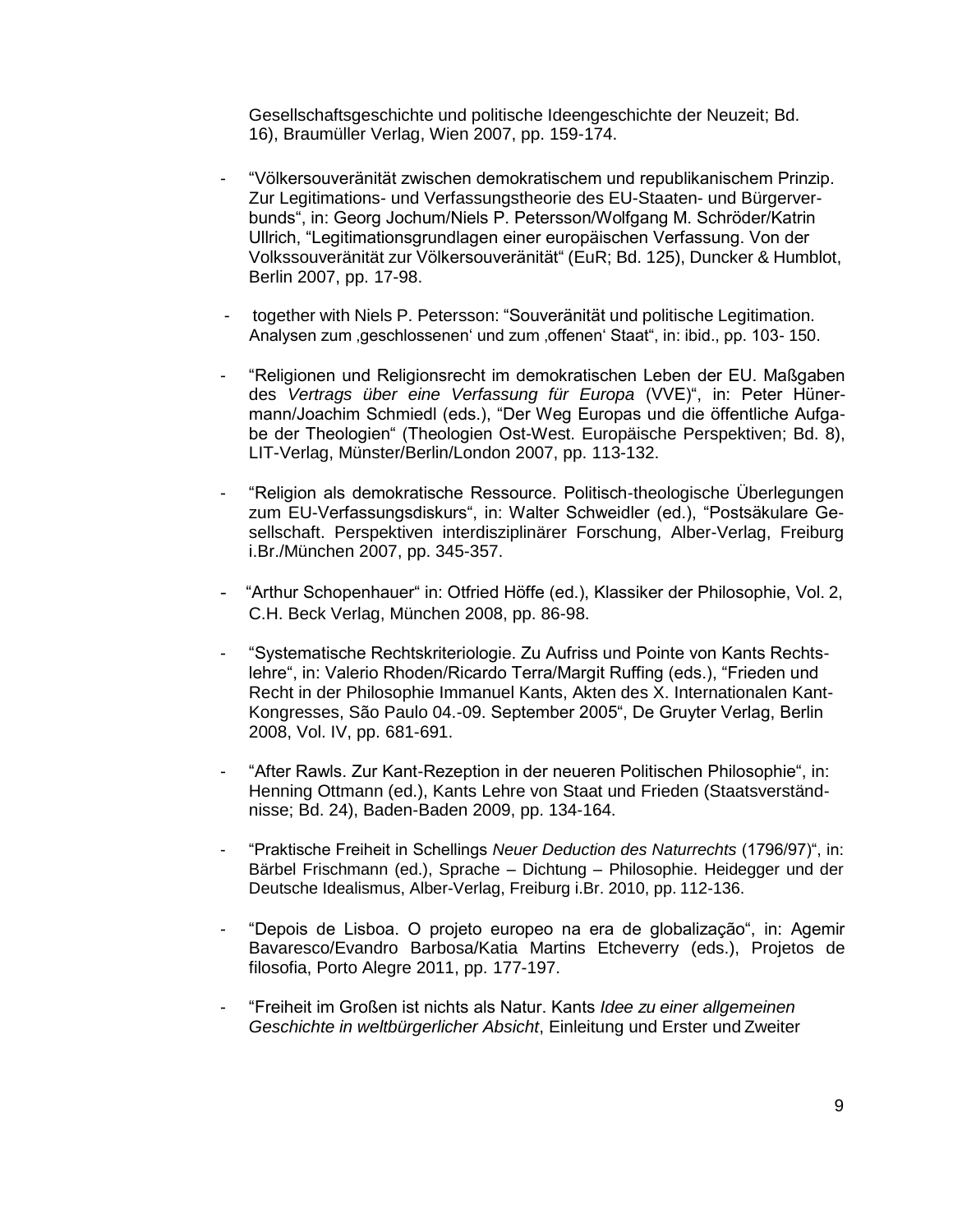Satz", in: Otfried Höffe (ed.), Klassiker Auslegen: Kants Geschichtsphilosophie, Akademie-Verlag, Berlin 2011, pp. 29-44.

- "Natur- und Vernunftrecht", in: Georg Lohmann/Arnd Pollmann (eds.), Menschenrechte. Ein interdisziplinäres Handbuch, Metzler Verlag, Stuttgart 2012, pp. 179-185.
- "Naturrecht, das sich selbst zerstört. Zur historisch-rechtstheoretischen Kontextualisierung von Schellings *Neuer Deduction des Naturrechts* (1796/97)", in: Friedrich Hermanni/Dietmar Koch/Julia Peterson (eds.), "Der Anfang und das Ende aller Philosophie ist – Freiheit!" Schellings Philosophie in der Sicht der neueren Forschung, Attempto-Verlag, Tübingen 2012, pp. 46-77.
- "§ 43. Immanuel Kant. B) Rechtsphilosophie", in: Helmut Holzhey/Vilem Mudroch (eds.), Grundriss der Geschichte der Philosophie. Die Philosophie des 18. Jahrhunderts. Bd. 5,2: Heiliges Römisches Reich Deutscher Nation, Schweiz, Nord- und Osteuropa, Basel 2014, pp. 1032-1036.
- "§ 43. Immanuel Kant. C) Politische Philosophie", in: Helmut Holzhey/Vilem Mudroch (eds.), Grundriss der Geschichte der Philosophie. Die Philosophie des 18. Jahrhunderts. Bd. 5,2: Heiliges Römisches Reich Deutscher Nation, Schweiz, Nord- und Osteuropa, Basel 2014, pp. 1036-1038.
- "§ 43. Immanuel Kant. D) Geschichtsphilosophie", in: Helmut Holzhey/Vilem Mudroch (eds.), Grundriss der Geschichte der Philosophie. Die Philosophie des 18. Jahrhunderts. Bd. 5,2: Heiliges Römisches Reich Deutscher Nation, Schweiz, Nord- und Osteuropa, Basel 2014, pp. 1038-1039.
- "Von der Völkersouveränität zur Völkersolidarität. Entwicklungsperspektiven der EU", in: Dietmar Koch/Michael Ruppert/Niels Weidtmann (eds.), Globalisierung – Eine Welt? Philosophische Annäherungen. Tübinger Zeitdiagnosen I, Attempto-Verlag, Tübingen 2015, p. 186-202.
- "Der Sound des Paulus", in: Priesterseminar Würzburg (ed.), Kommt undseht, Echter Verlag, Würzburg 2020, pp. 84-87.
- "Staat als Disruption. Schellings frühe politische Philosophie", in: Lore Hühn (ed.), Staatsverständnisse, Nomos Verlag Baden-Baden 2021, pp. 22-54 (in print).
- "Robots and Rights. Reviewing Recent Positions in Legal Philosophy and Ethics", in: Joachim von Braun/Margaret Archer/Gregory M. Reichberg/Marcelo Sanchez-Sorondo (eds.), Robotics, AI, and Humanity: Science, Ethics, and Politics, Springer, New York 2021 (in print).
- "Unterwegs zum 'Hoffice'. Zur Verschmelzungstendenz von 'Remote Working' und 'Smart Home' – mit einem Plädoyer für ein neues Kapitel Digitaler Anthropologie", in: Wolfgang Beck/Ilona Nord/Joachim Valentin (eds.), Theologie und Digitalität. Ein Kompendium, Herder Verlag, Freiburg i.Br. 2021, pp. 72-88.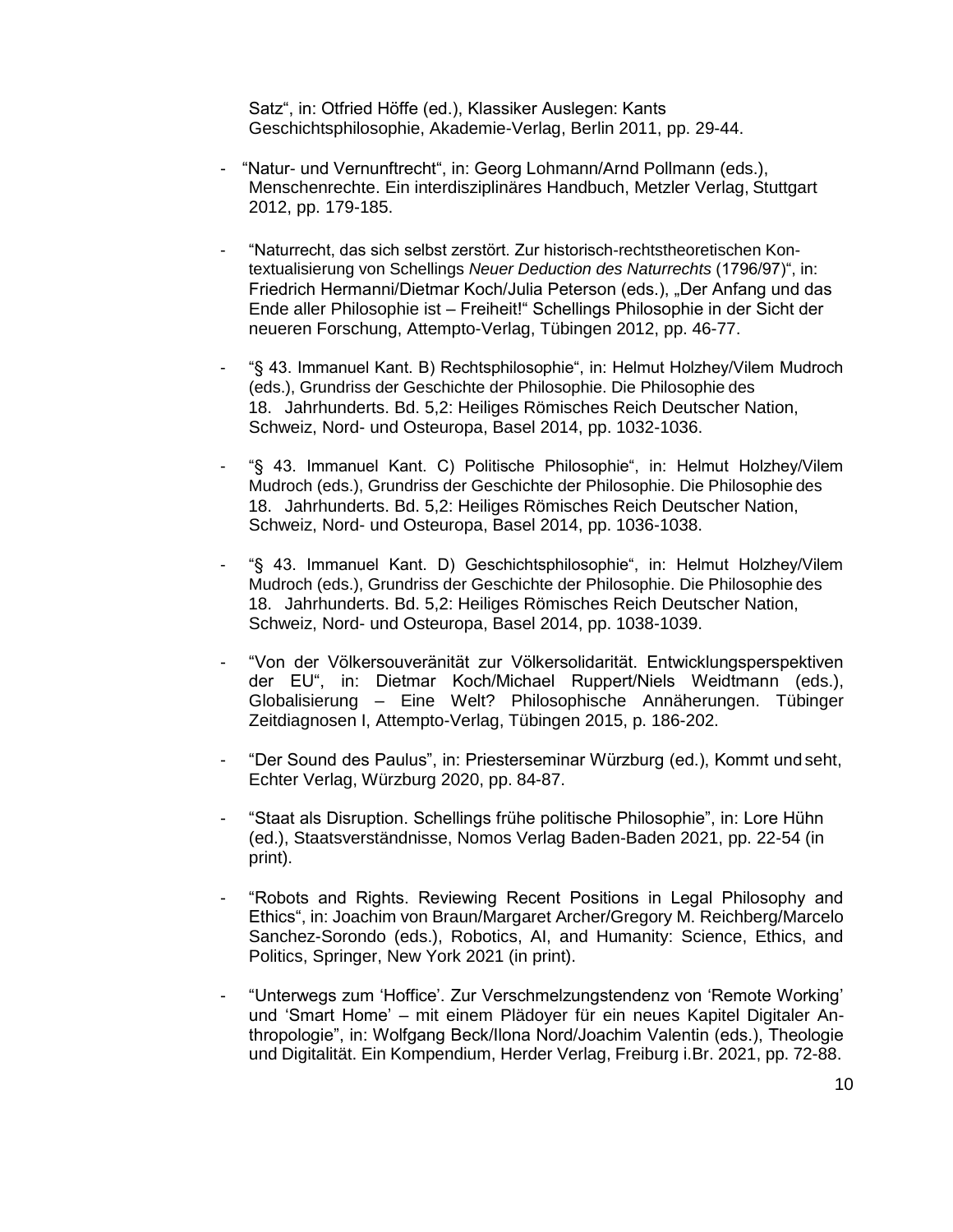- "Ist Kunst systemrelevant? Analysen zur Idee einer *sustainable culture*", in: Clara Blessing/Christoph Henzel (eds.), Kunst und Krise. Analysen und Perspektiven, Verlag Königshausen & Neumann, Würzburg 2021, pp. 87-110.
- "Gemeinschaften, Markt, Gesellschaft in Max Webers '*Wirtschaft und Gesellschaft'* (MWG I/22,5)", De Gruyter Berlin 2022 (inpreparation).

#### **c) Encyclopedia Articles**

- "Francesco Petrarca: *Secretum*", in: Michael Eckert / Eilert Herms / Bernd-Jochen Hilberath / Eberhard Jüngel (eds.), Lexikon der theologischen Werke" (= LthW), Kröner Verlag, Stuttgart 2003, p. 651.
- "Hildegard von Bingen: *Scivias*", in: LthW, Kröner Verlag, Stuttgart 2003, p. 648.
- "Jan van Ruusbroec: *Van den blickenden steen*", in: LthW, Kröner Verlag, Stuttgart 2003, p. 776.
- "Jan van Ruusbroec: *Die chierheit der geesteliker brulocht*", in: LthW, Kröner Verlag, Stuttgart 2003, p. 76.
- "Kosmopolitische Demokratie", in: Edeltraud Roller/Dieter Fuchs (eds.), "Lexikon Politik. 100 Grundbegriffe", Reclam Verlag, Stuttgart 2007, pp. 155-158.

"Gewaltenteilung", in Edeltraud Roller/Dieter Fuchs (eds.), "Lexikon Politik. 100 Grundbegriffe", Reclam Verlag, Stuttgart 2007, pp. 93- 95.

- "Atheismus", in: Heribert Hallermann et al. (eds.), "Lexikon für Kirchen- und Religionsrecht (LKRR), Bd. 1, Schöningh Verlag, Paderborn / Stuttgart / München 2019, pp. 248-20.
- "Ethik und Recht, katholisch", in: Heribert Hallermann et al. (eds.), "Lexikonfür Kirchen- und Religionsrecht (LKRR), Bd. 1, Schöningh Verlag, Paderborn / Stuttgart/ München 2019, pp. 885-886.

#### **d) Book Reviews and Review Essays**

- "Ulrich Thiele: *Repräsentation und Autonomieprinzip. Kants Demokratiekritik und ihre Hintergründe*", in: Zeitschrift für Philosophische Forschung 58/1 (2004), pp. 163-164.
- "Robert Chr. van Ooyen: *Der Staat der Moderne. Hans Kelsens Pluralismustheorie*", in: Zeitschrift für Philosophische Forschung 58/2 (2004), pp. 305-308.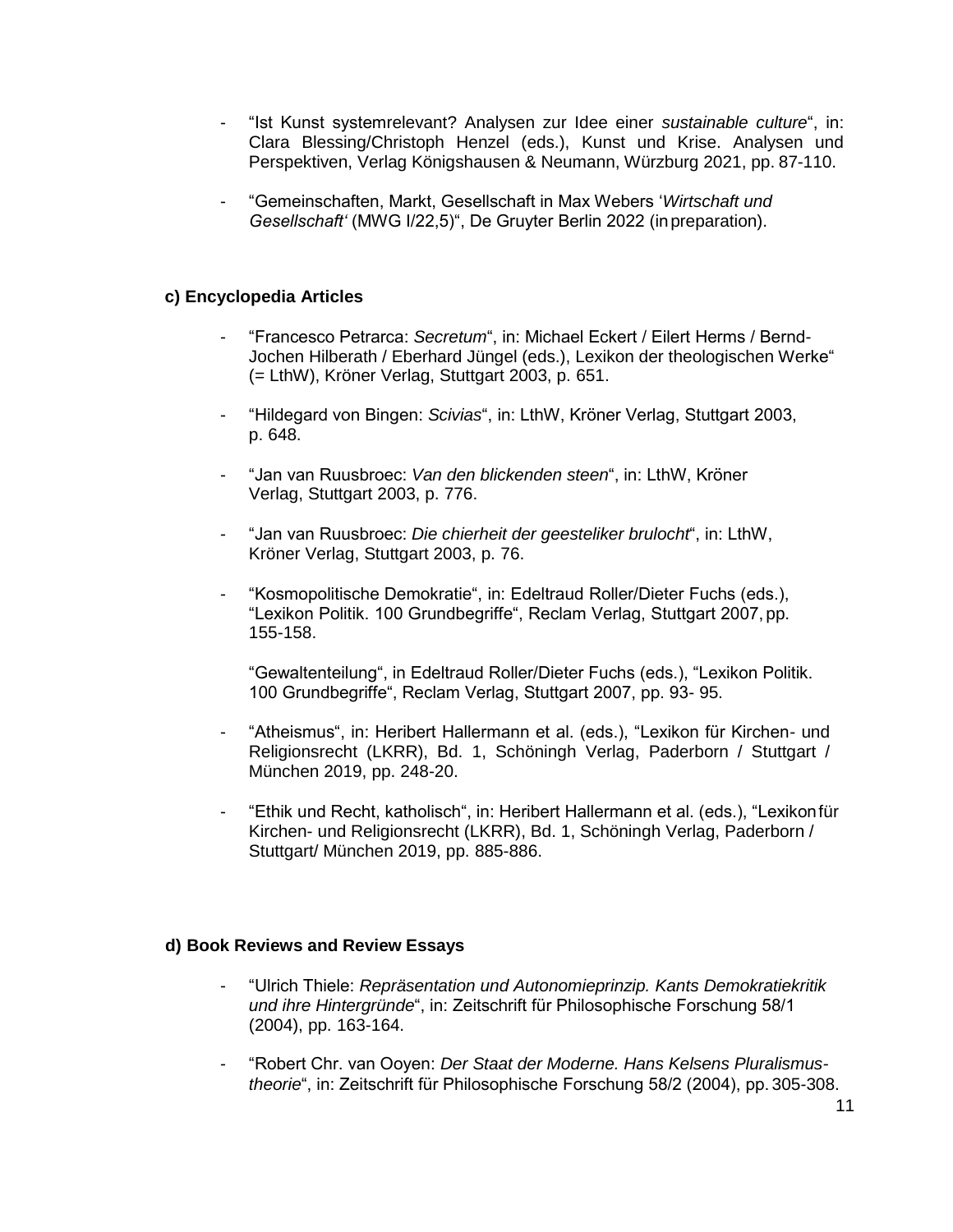- "Henning Ottmann: *Geschichte des politischen Denkens. Von den Anfängen bei den Griechen bis auf unsere Zeit, Bd. 2.2: Das Mittelalter*", in: Zeitschrift für Philosophische Forschung 58/4 (2004), pp. 610-611.
- "Doppelrezension: Klaus Roth: *Genealogie des Staates. Prämissen des neuzeitlichen Politikdenkens* / Gunnar Folke Schuppert: *Staatswissenschaft*", in: Zeitschrift für Philosophische Forschung 59/3 (2005), pp. 469-478.
- "Giovanni Sala: *Kommentar zu Kants Kritik der praktischen Vernunft*", in: Theologische Literaturzeitung 130 (2005), Heft 12, pp. 1348-1350.
- "Charles Camic/Philip S. Gorski/David M. Trubek (eds.): *Max Weber's 'Economy and Society'*. *A Critical Companion*", in: Zeitschrift für Philosophi-sche Forschung 60/1 (2006), pp. 301-302.
- "Ulrich Haltern: *Europarecht und das Politische* (Jus Publicum; 136)", in: Zeitschrift für Philosophische Forschung 60/4 (2006), pp. 633-634.
- "Georg Essen/Magnus Striet (eds.), *Kant und die Theologie*, in: Theologische Literaturzeitung 131 (2006), Heft 12, pp. 1317-1319.
- "B. Sharon Byrd/Jan C. Joerden (eds.): *Philosophia Practica Universalis. FS für Joachim Hruschka zum 70. Geburtstag (Jahrbuch für Recht und Ethik; Bd. 13)*", in: Zeitschrift für Philosophische Forschung 61/1 (2007), pp.142-143.
- "Henning Ottmann: *Geschichte des politischen Denkens. Von den Anfängen bei den Griechen bis auf unsere Zeit, Bd. 3: Neuzeit; Teilband 1: Von Machiavelli bis zu den großen Revolutionen*", in: Zeitschrift für Philosophische Forschung 61/2 (2007), pp. 255-256.
- "Edith Düsing: *Nietzsches Denkweg. Theologie – Darwinismus – Nihilismus*", in: Zeitschrift für Philosophische Forschung 61/3 (2007), pp. 399-400.
- "Volker Gerhardt: *Partizipation. Das Prinzip der Politik*", in: Zeitschrift für Philosophische Forschung 61/4 (2007), pp. 542-543.
- "Jürgen Stolzenberg (ed.): *Kant in der Gegenwart*", in: Zeitschrift für Philosophische Forschung 62/2 (2008), pp. 317-318.
- "Charles Taylor: *A Secular Age*", in: Zeitschrift für Philosophische Forschung 62/3 (2010), pp. 504-505.
- "Martin Reulecke: *Gleichheit und Strafrecht im deutschen Naturrecht des 18. und 19. Jahrhunderts*", in: Zeitschrift für Philosophische Forschung 63/3 (2009), pp. 506-507.
- Michael Hirsch, Rüdiger Voigt (eds.): "*Der Staat in der Postdemokratie. Staat, Politik, Demokratie und Recht im neueren französischen Denken*", in: Zeitschrift für Philosophische Forschung 63/4 (2009), pp. 636-637.